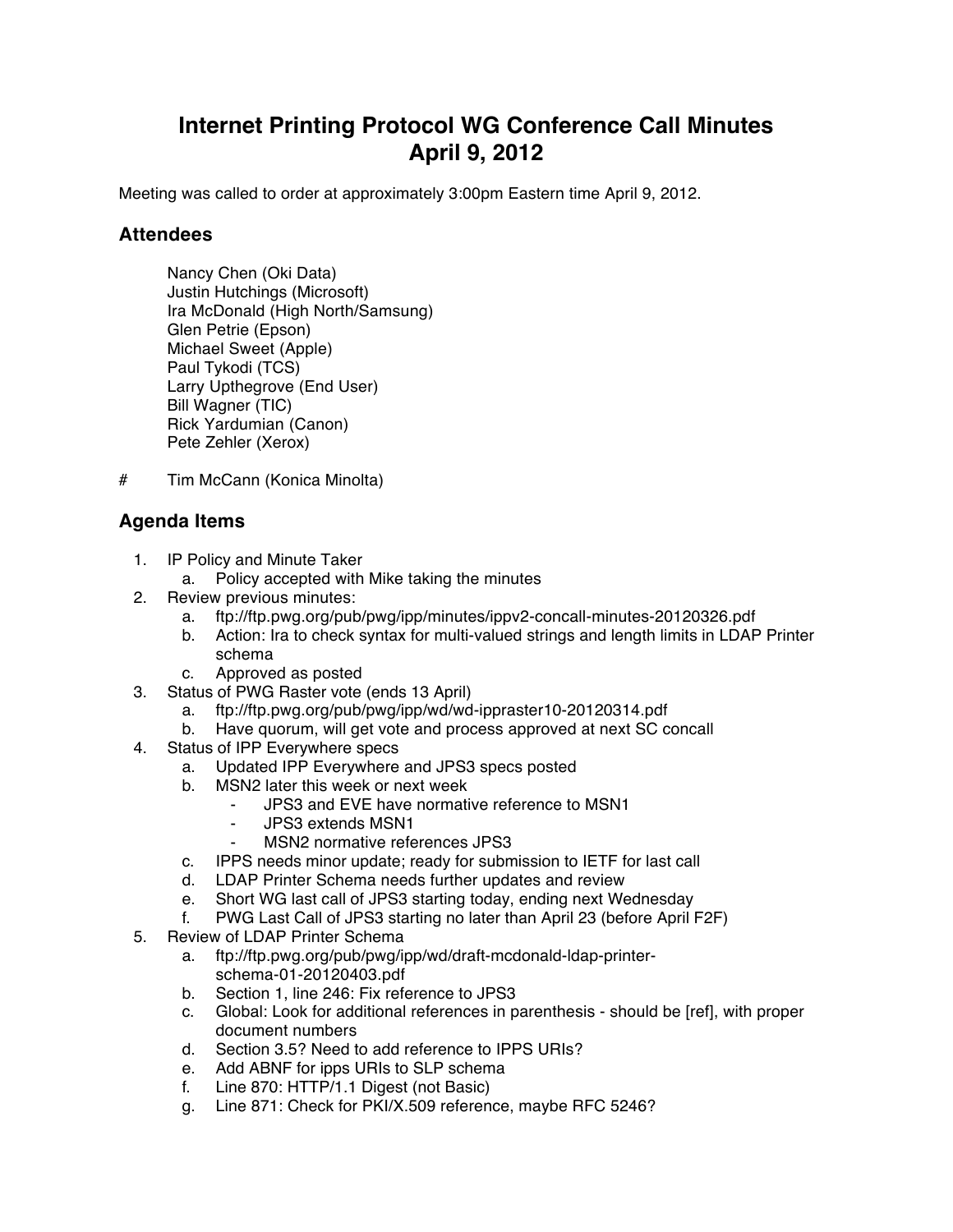- h. Sections 4.5, 4.6, 4.8, and any other plain text attributes: Add some boilerplate description/discussion of charset/normalization (Unicode - Network Text RFC reference)
- i. Section 4.9: Add IPPIANA reference for versions, 1.0 is obsolete, 1.1 is RFC 2911, 2.x is PWG 5100.12, etc.
- j. Action: Mike to update MSN2 title back to Media Standardized Names
- k. Action: Ira to update charter to use Media Standardized Names for MSN2 title
- l. Lines 1349-1351: Change to new-form PWG standard names (no legacy examples)
- m. Line 1410: Improve wording
- n. Sections 4.25, 4.31, 4.32, 4.33 (and anywhere else we added 'unknown'): The unknown value is reported only if the corresponding -supported attribute is not reported via IPP. This is an artifact of the mapping
- o. Global: change "must conform" and "should conform" to just "conform", "should not" becomes "do not", etc?
	- Ira will check what IANA wants for an informational RFC
- p. Section 4.39: Make a complete list from JPS3, with references to specs that define the corresponding features, like authentication methods
- q. Check for ISO 10175 reference
- r. Add device-uuid and device-service-count (printer-device-xxx)
- s. Fix section 1.1 matching rules for URI
- t. Line 2120: RFC 2119 reference needs BCP number in text
- u. RFC 2617, RFC 3987, RFC 5246, STD 63 should be normative references (check others - 1951/1952/1977?)
- 6. Review of IPP Everywhere
	- a. ftp://ftp.pwg.org/pub/pwg/ipp/wd/wd-ippeve10-20120408-rev.pdf
	- b. Section 2.2:
		- ⁃ Check that Logical and Physical printer definitions match ISO 10175 (DPA) and add normative reference
		- Printer: Mention fan-out specifically with reference (RFC 3998?)
		- Job: zero or more Document objects
	- c. Section 2.3:
		- Secure Print: "... and/or physical security", add inline references to JPS2 and JPS3
	- d. Section 3.3:
		- #2: "The actual" (not "action")
		- #4: "... (however, extension of ..."
	- e. Section 4.1:
		- ⁃ Fix broken reference to Table 1
	- f. Table 1:
		- Figure out what to do for device-service-count, device-uuid
		- ⁃ Add generic note for any unmapped values with reason (e.g. omitted for space reasons)
	- g. Section 4.2.2:
		- Accuracy: 9x10^9 MUST be used for unknown, consumer GPS receivers typically provide 10m accuracy
	- h. Section 4.2.x:
		- Talk about RFC 2136 for dynamic updates for traditional DNS
		- **MUST** for mDNS
		- CONDITIONALLY REQUIRED for dynamic DNS
	- i. Line 588: Fix missing reference
	- j. Stopped at 4.2.3

## **Next Steps / Open Actions**